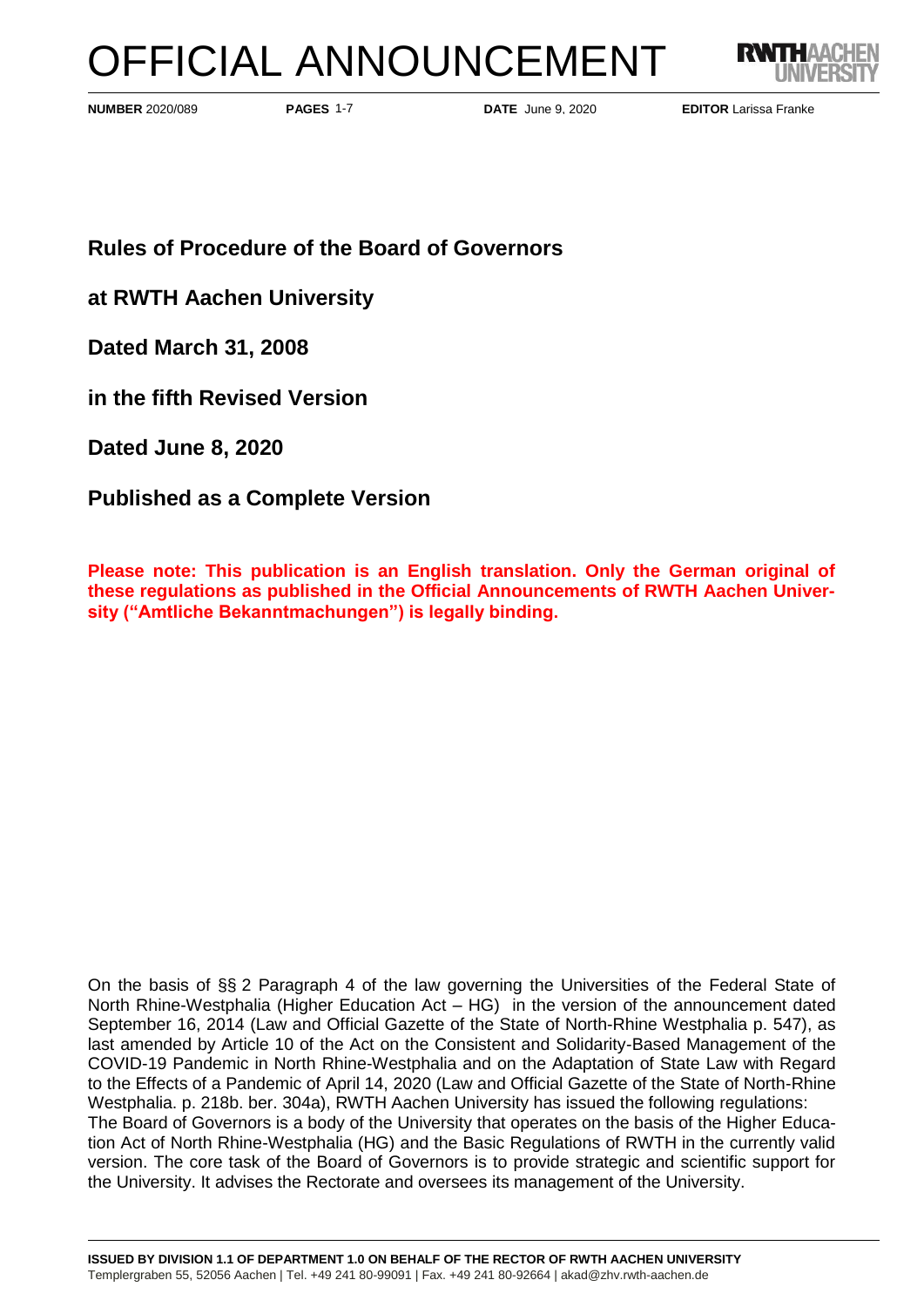- (1) The tasks result from § 21 HG and include in particular:
	- 1. The Board of Governors advises the Rectorate and oversees its management of the University. It pursues the strategic development of the University in close cooperation with the Rectorate.
	- 2. Its members participate in the University Election Assembly in the election and deselection of the members of the Rectorate (cf. §§ 17 - 20 Basic Regulations). Pursuant to Section 15 (1) No. 2 HG, the Board of Governors shall determine the number of non-principal Vice-Rectors to be elected. At least four non-professorial Vice-Rectors shall be elected by the University Electoral Assembly from among the professors within the group of University professors on the proposal of the designated Rector.
	- 3. Approval of the draft University development plan pursuant to Section 16 (1a) HG.
		- 4. Approval of the draft Target Agreement between the University and the Federal State of North Rhine-Westphalia (submitted by the Rectorate), which the Ministry of Culture and Science (MKW NRW) agrees with each University for several years in accordance with § 6 (2) HG on strategic development goals. It also includes specific performance targets and procedures for determining the level to which the University contract is being implemented. The target agreements, in conjunction with the higher education agreements, also include stipulations regarding higher education funding. Pursuant to Section 6 (3) of the Higher Education Act, if and insofar as a university contract is not concluded, the Ministry may, after hearing the higher education institution and in consultation with the Higher Education Council, set targets for the services to be provided by the higher education institution.
	- 5. Approval of the Rectorate's business management.
	- 6. Approval of the University's business plan, which, in accordance with Sections 2 and 3 of the Higher Education Management Ordinance of North Rhine-Westphalia (Hochschulwirtschaftsführungsverordnung NRW), includes all expected income and the expenses required to fulfill the University's tasks, including investments, for the calendar year. It must be balanced in income and expenses. In addition, the MKW NRW specifies the further structure of the business plan and its annexes.
	- 7. Approval for entrepreneurial University activities, i.e. e.g. participation of the University in a limited liability company or the establishment and takeover of a commercial enterprise by the University can only be given with the approval of the Board of Governors within the framework of the legal requirements of Section 5 (7) HG.
	- 8. Consent to the filing of the application pursuant to  $\S 2$  (8), insofar as it is directed to the transfer of the developer's property and the owner's responsibility for the entirety of the ceded real estate.
	- 9. Recommendations and opinions on the Rectorate's report. The Rectorate is obliged to report annually to the Board of Governors on the fulfillment of the University's tasks. This gives the Board of Governors an opportunity once a year to discuss this accountability report and at the same time to exercise its monitoring function in this area.
	- 10. Comment on the Quality Management in Teaching reports, which serves to regularly review and evaluate the fulfillment of the University's tasks in the area of teaching and learning. Tthe Board of Governors is given the opportunity to discuss the reports.
	- 11. Recommendation and statements on research, art, teaching, and academic matters that affect the entire University or central institutions or are of fundamental significance. This opens up the possibility of discussing fundamental issues in the above-mentioned areas with the Board of Governors.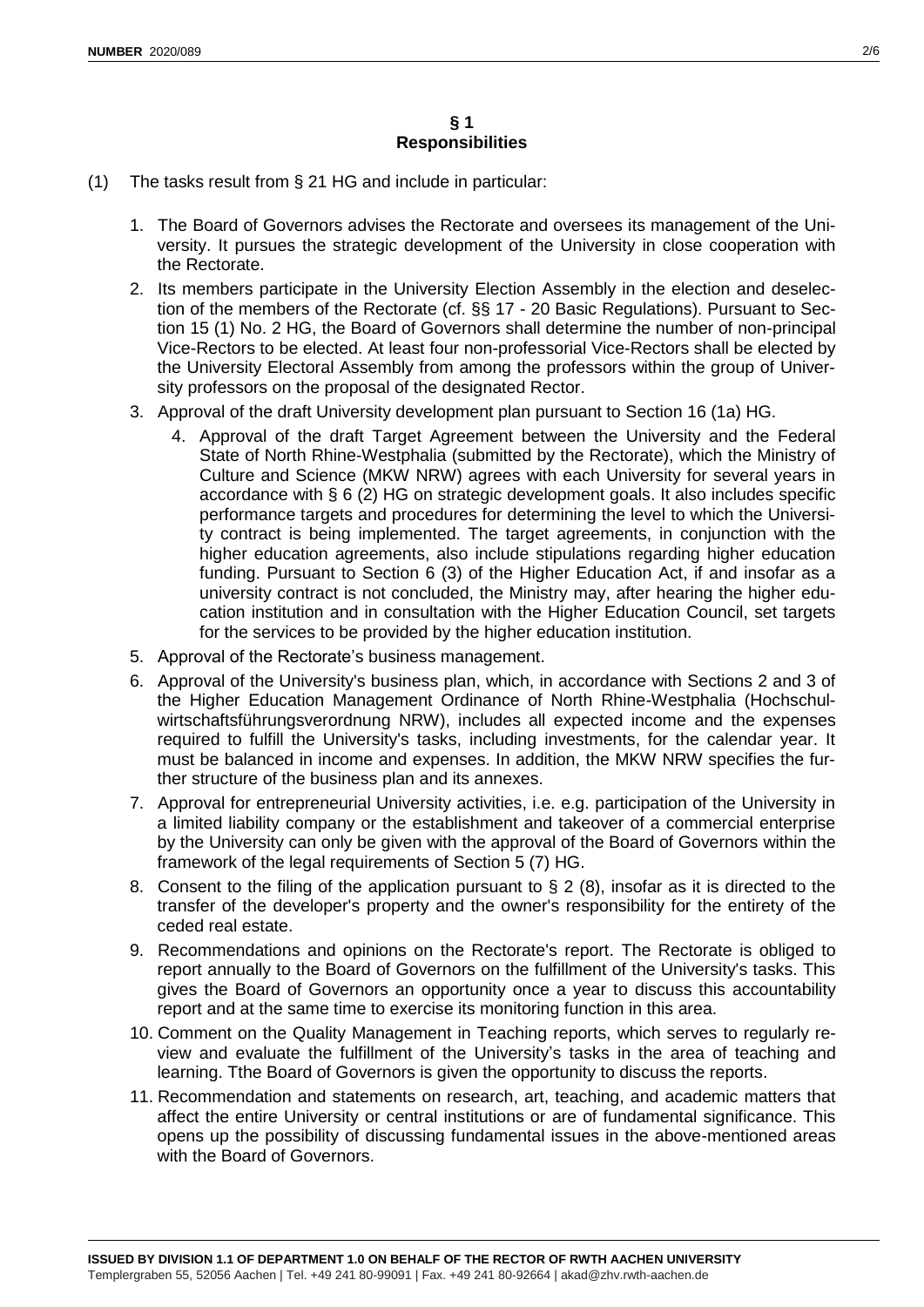- 12. Furthermore, one of the tasks of the Board of Governors is to discharge the Rectorate from liability, i.e. after the end of a business year, the University has to prepare annual financial statements within six months (details § 12 University Business Management Ordinance). Subsequently, the Board of Governors adopts the annual financial statements, passes a resolution on the appropriation of the annual surplus or the treatment of an annual deficit, and on the discharge of the Rectorate from liability. The audited annual financial statements must be submitted to the MKW NRW by September 30 of a calendar year.
- (2) Approval by the Board of Governors pursuant to Paragraph 1 nos. 3, 4, 6, 7 and 8 shall be deemed to have been given if the majority of the votes cast declare their approval. The same applies to the discharge from liability of the Rectorate. By mutual agreement, the Rectorate and the Board of Governors shall work towards the enactment being issued. In this sense, the issuance of the adoption can also be associated with amendment requirements.

**§ 2 Members and Terms of Office**

- (1) In accordance with the Basic Regulations, the Board of Governors has 10 members, at least half of whom must be external. They work on an honorary basis and are not bound by instructions or orders.
- (2) The Rectorate and the RWTH's Equal Opportunities Officer are members of the Board of Governors in an advisory capacity.
- (3) The term of office of the members of the Board of Governors is 5 years. Re-election to the Board is possible. They shall remain in office until their successors are appointed.
- (4) If a member of the Board of Governors resigns for good cause prior to the expiration of the term of office, a new member shall be appointed for the remaining term of office in accordance with the procedure provided for in Section 21 (4) HG.

#### **§ 3 Confidentiality**

The members of the Board of Governors are bound to secrecy regarding matters in which confidentiality is required or agreed upon. This obligation shall continue to exist after the termination of the activity as a member of the Board of Governors.

#### **§ 4 Chairship and Management**

- (1) The chairperson and deputy chairperson of the Board of Governors shall be elected from among the external members by a majority of 2/3 of the votes of all members.
- (2) The chairperson represents the Board of Governors externally.
- (3) The day-to-day business of the Board of Governors is conducted by an Executive Board. This Board consists of the chairperson, the deputy chairperson and at least one other member. The Board is supported by the Rectorate and the university administration. In particular, the Rectorate provides for the infrastructure necessary for the performance of tasks.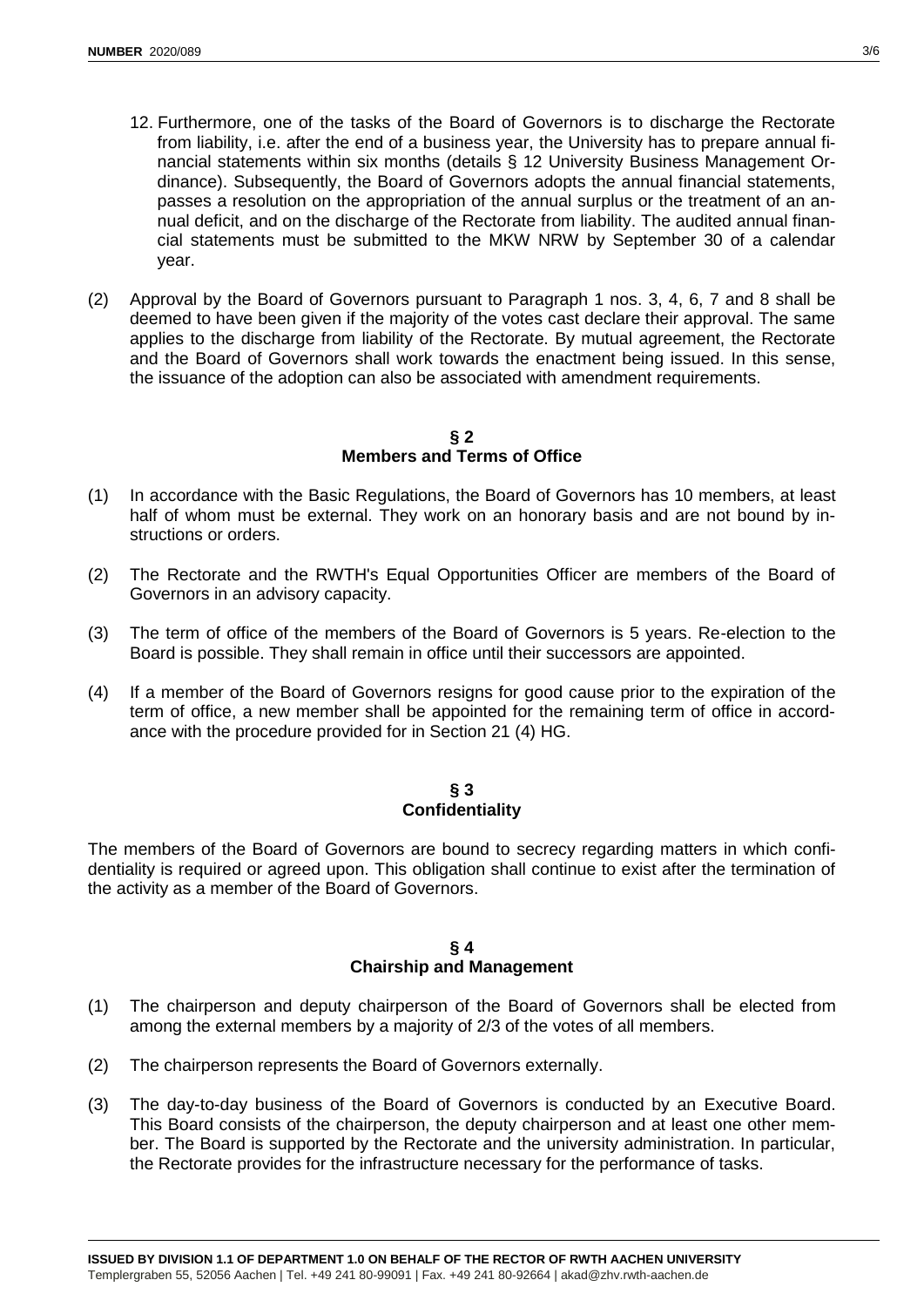(4) The Board of Governors may revocably delegate decision-making powers to committees for certain tasks, in particular in matters relating to staff representation. Decisions of such committees shall be reported to the Board of Governors at its next meeting. General determinations regarding the responsibilities of the committees shall be made by the Board of Governors. The provisions of these Rules of Procedure shall apply accordingly to the work of the committees.

#### **§ 5 Search Committee**

In accordance with the Basic Regulations of RWTH, the Board of Governors sends at least two members with a total of five votes to the Search Committee to prepare the election of the Rectorate members by the University Election Assembly, who are elected from among the voting members of the Board of Governors. In doing so, the respective number of votes shall also be determined, if applicable.

#### **§ 6 Meetings of the Board of Governors**

- (1) The Board of Governors' meetings are not public. The Board of Governors may call in additional individuals for specific meetings or agenda items.
- (2) The meetings of the Board of Governors shall be convened by the chairperson as often as the interests of RWTH require, but at least four times a year. The Board of Governors shall be convened whenever at least half of its members request this.
- (3) As a rule, the members of the Board of Governors hold internal preliminary discussions prior to meetings.

#### **§ 7 Invitation and Agenda**

- (1) The members of the Board of Governors, the Rectorate and the Equal Opportunities Officer shall be invited to the meeting at least one week before the meeting, enclosing a provisional agenda and the documents required for the meeting. The invitation and other notifications can be made by letter post, by fax, by e-mail or via the committee information system of RWTH.
- (2) The chairperson sets the agenda. Proposals for the agenda can be submitted by the members of the Board of Governors, the Rectorate, the Senate and the Equal Opportunities Officer.
- (3) The agenda is established by resolution at the beginning of the meeting. Changes and additions to the agenda are possible until then with a simple majority of votes.

## **§ 8 Quorum and Decision-Making**

(1) The Board of Governors constitutes a quorum if the meeting has been properly convened and more than half of the voting members are present. If members are unable to attend, they shall transfer their voting rights to another voting member of the Board of Governors prior to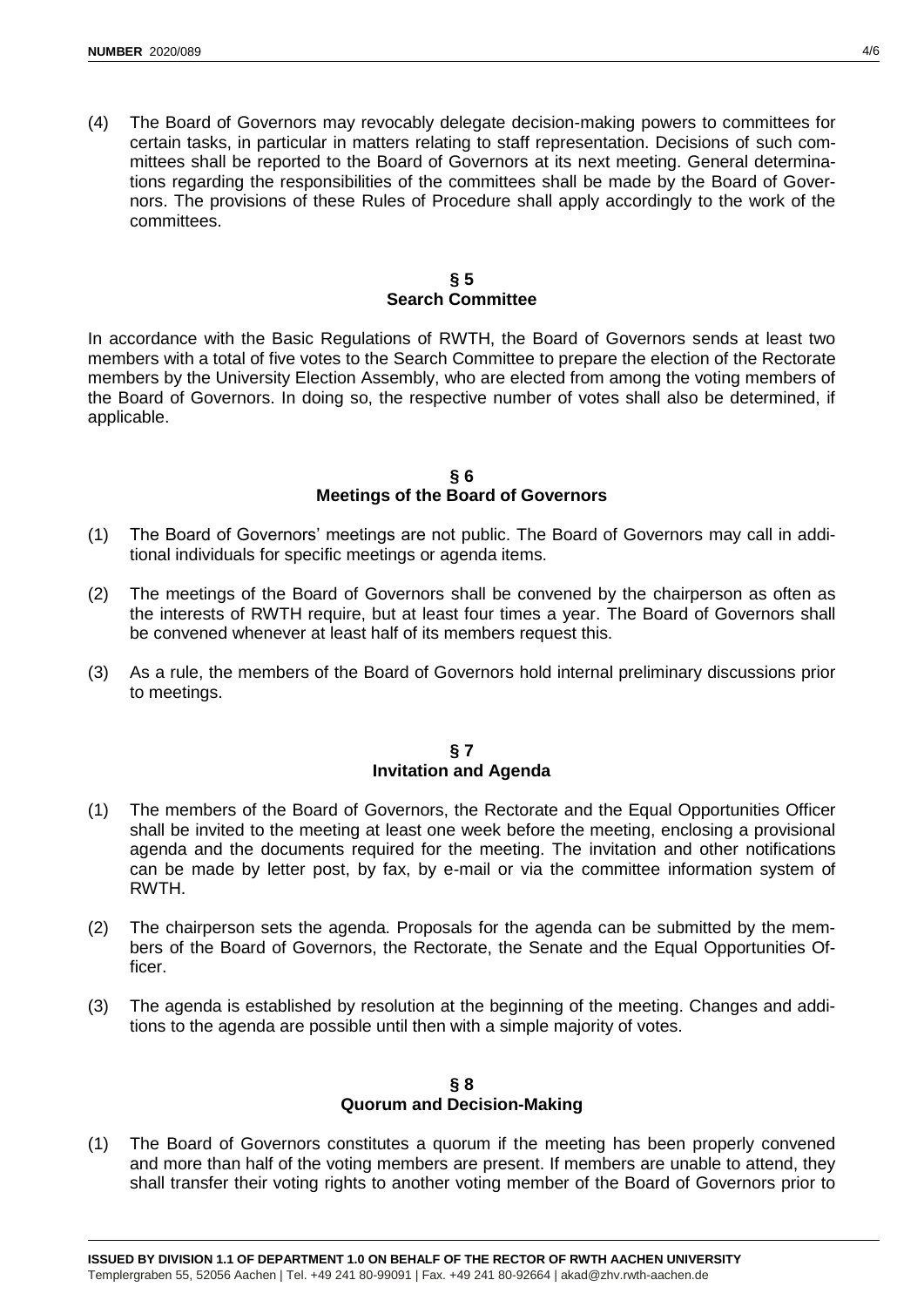the meeting by written declaration, fax, or e-mail. The transferrer must specify how his or her voting right is to be exercised (bound proxy). However, each member may not exercise more than two voting rights. In the event of the transfer of voting rights, the absent member shall be deemed to be present for the purposes of the Rules of Procedure. In justified exceptional cases, individual members may participate in the Board of Governors meeting by telephone or video conferencing. The chairperson decides on this. In this case, the remotely participant is considered to be present.

- (2) The quorum shall be established by the chairperson at the beginning of the meeting. If a quorum cannot be established, the chairperson shall convene another meeting at which the Board of Governors shall constitute a quorum regardless of the number of members present. In this case, the timefram specified in § 7 (1) shall not apply.
- (3) Resolutions shall be adopted by a majority of the valid votes cast. In the event of a tie, the chairperson's vote shall decide the matter. Abstentions shall be considered as votes not cast. A resolution shall not be passed if more than half of the members present have cast an invalid vote or abstained from voting.
- (4) As a rule, voting takes place openly. At the request of a member, voting shall be by secret ballot.
- (5) Resolutions of the Board of Governors may also be adopted by circulation, i.e. ina written or electronic voting procedure, if no member of the Board of Governors objects to the adoption of the resolution by circulation within a period of 14 days from the date of dispatch of the documents. If resolutions are to be adopted in this form, the chairperson shall send out the proposed resolution including a statement of reasons as well as a reference to the possibility of objection pursuant to sentence 1 and the request to cast the vote within a specified period of time.
- (6) Resolutions of the Executive Board in the course of the ongoing business of the Board of Governors shall normally be adopted by written or electronic ballot. A majority of the votes cast by the Executive Board shall be sufficient for the adoption of resolutions.
- (7) In matters that cannot be postponed and in which a decision of the entire Board of Governors cannot be reached in time, the Executive Board shall decide. In this case, the other members of the Board of Governors shall be informed of the reasons for the decision made and the manner in which it was made without delay.
- (8) The adoption of resolutions by telephone conference shall be recorded in writing. The record shall be approved at the next meeting or electronically by tacit agreement.

#### **§ 9 Minutes**

- (1) A record of the results of each meeting shall be made. In individual cases, each member may request that their statement be recorded in the minutes. The minutes are approved by the chairperson of the meeting.
- (2) The minutes will be sent to the members of the Board of Governors following the meeting. Approval will be given at the following meeting.